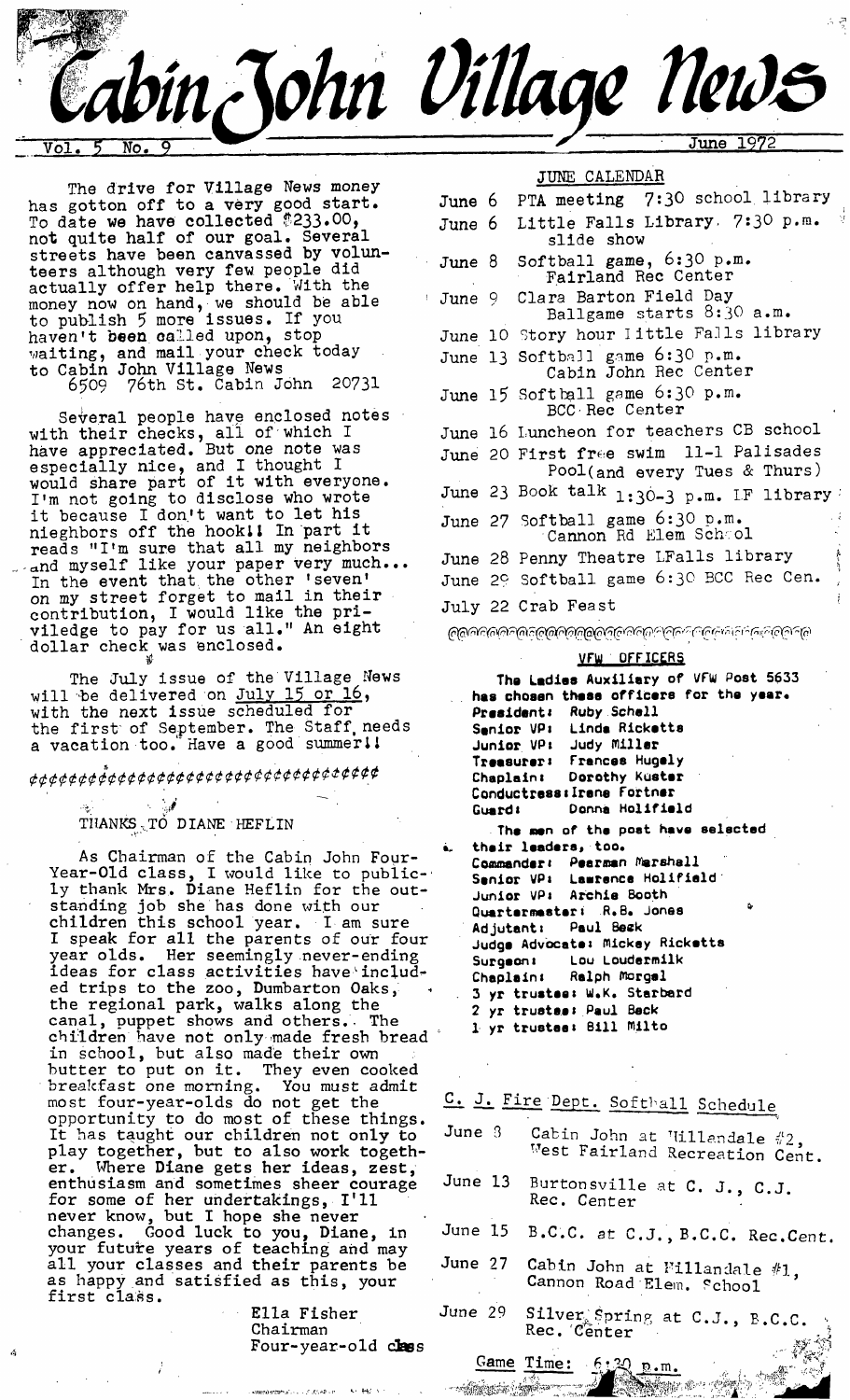# PROGRESS ON THE PLAN

ij

Preliminary reports by chairmen of the six Action Committees on May 23 showed good progress, with Tom Brown from the Office of Community Development indicating that the community should be"ready to go" by fall. Brown kicked off the program with an illustrated talk showing zoning, health, housing and park needs in Cabin John. Following Brown's presentation, citizens were free to visit each of the committees and to ask questions.

Chairman John Badgley's Housing Committee reports the following recommendations for the Cabin John M Master Plan: l) a rehabilitation loan fund designed to assist owner occupants of single family homes with the cost of needed repairs and remodeling; 2) federal assistance for home ownsrship as available from HUD and other sources; 3) federal assistance for the elderly in rental housing through HUD; 4)establishment of minimum property syandards and rehabilita $_{\rm T}$ tion guidelines for residential property; 5) that the association endorse the county's program to purchase housing in deteriorated condition for the purpose of rebuilding and  $\verb|resale;$  and 6) that the Cabin John  $-$ Development Corp. , in 6ooperation with the Land Use Committee, carry out the planning and development of housing in the community wherever practical. On this latter proposal Chairman Robert Pallme called a meeting of the corporation for May 31.

Possible desirable additions to Cabin John being considered by Barbam Clark's Land Use Committee include: l) degontamination of the Cabin John Creek; 2) a bike trail through the entire Cabin John Park area and new park addition ( a proposal endorsed "" by several committees); 3) an addl- ' tional active recreation area;  $\frac{1}{4}$  one or more pedestrian accesses to the C & 0 Canal; 5) Renovated and new moderate income housing; 6) resurfaclng MacArthur Blvd. but retain the present location and two-lane highway; plantin $\tau$  and good maintenance along sides;  $7)$  a community center;  $3)$  a small branch library; 9) a community/commercial area with a limited number of services in low key architecture; 10) a stopover point on the canal/ towpath such as an outdoor cafe with canoe/bike rentals.

A. MacDonald Oodds' committee on Proposed Improvements stressed that the community must zealously guard against any proposed action by developers or others in the guise of improvements which might jeopardize the Master Plan or "be the basis for a claim of change-of-character in the neighborhood in future rezoning attempts."  $H$ is com $~$ ittee also urged $_{\mathbb{F}}$  that curbs, gutters and sidewalks <u>not</u> be installed on residential streets unless specifically asked for by owners. Some statically asked for by owners.  $\mathbb{R}_+$  of disruptive improvements that will  $\mathbb{R}$  interfere with Cabin John's trees.

**.<.~.'~i,~;.~! " . :** .... ,. ~...¢~~ .. ,. **. .L~i .** "~&~,%~-~:.."" ',- [~ ~' ' " ".'~,~" ~" " ~ .:! ' """ " . '

Dodds' committee is also calling for a "return to at least the level of maintenance of MacArthur Blvd which was practiced in years past", and that the County be asked to lend support. A combination footpath and bike trail in the parks and wherever practical in the community was also an aim of the Dodds committee. A loop that would provide the community with a combination trail and greenbelt would also provide citizens more access to the C & 0 Canal. Better street lighting was recommended by the Dodds Committee where requested with emphasis in the Seven Locks and Persimmon Tree Road locations.

Chairman Morris Fradin, of the Natural Resources Committee, stressed that "YOU - the citizens - are the most important resource in the area." He called for a relentless effort to clean up Cabin John Creek, warfare on noise and particularly Jet aircraft, a biking trail, acquisition of the Burgess property by the county for conversion into a park, litter cleanup and other improvements.

Chairmań Gladys Richardson, Schools and Public Services, said her committee is making a detailed inquiry into schools and public services inclmding transportation needs. It was reported that the D.C. Transit Commission had made no effort whatsoever to contact association"officials as regards transportation improvements. A special transportation report will be included in the Richardson report.

The committees have been working hard for the past several months, and will be finalizing their pland over the summer. Any suggestions for any of the committees would be most welcome - Just contact the chairman. Remember, this is <u>your</u> pla. Jim Craig, past Citizens Asso.

President

# */lItIlI, II/IIlI/IIlIilIlIII/I/I/IIlII/*

# HOME STUDY NEWS

Home Study Inc. is delighted to announce that they cleared over  $\$800^\circ$ at the Strawberry Festival last month. That money will be spent on camp, and college scholarships, and is greatly appreciated. Thanks are due to all who volunteered in baking and selling and who made it such a success. Home Study summer camp information will be sent home from school with the children in June. If additional information is desired, call Celeste Sweedenburg at 229 - 2282.

\*\* <u>Free Swim</u>, sponsored by Home Study at the Palisades Pool, will begin the week of June 19. There will be two days this year, Tues, and Thurs. from llam to lpm. All community children from 6 to 15 yrs are welcome, Younger children must be accompanied by a parent. Adults are needed to help supervise on a ratio of 6 kids to one adult. The ticket of admission to the Free Swim is a permission slip signed by a parent or guardian saying: I give permission to **the to the Free Swim at** the Palisades Pool and I assume all liability. Signed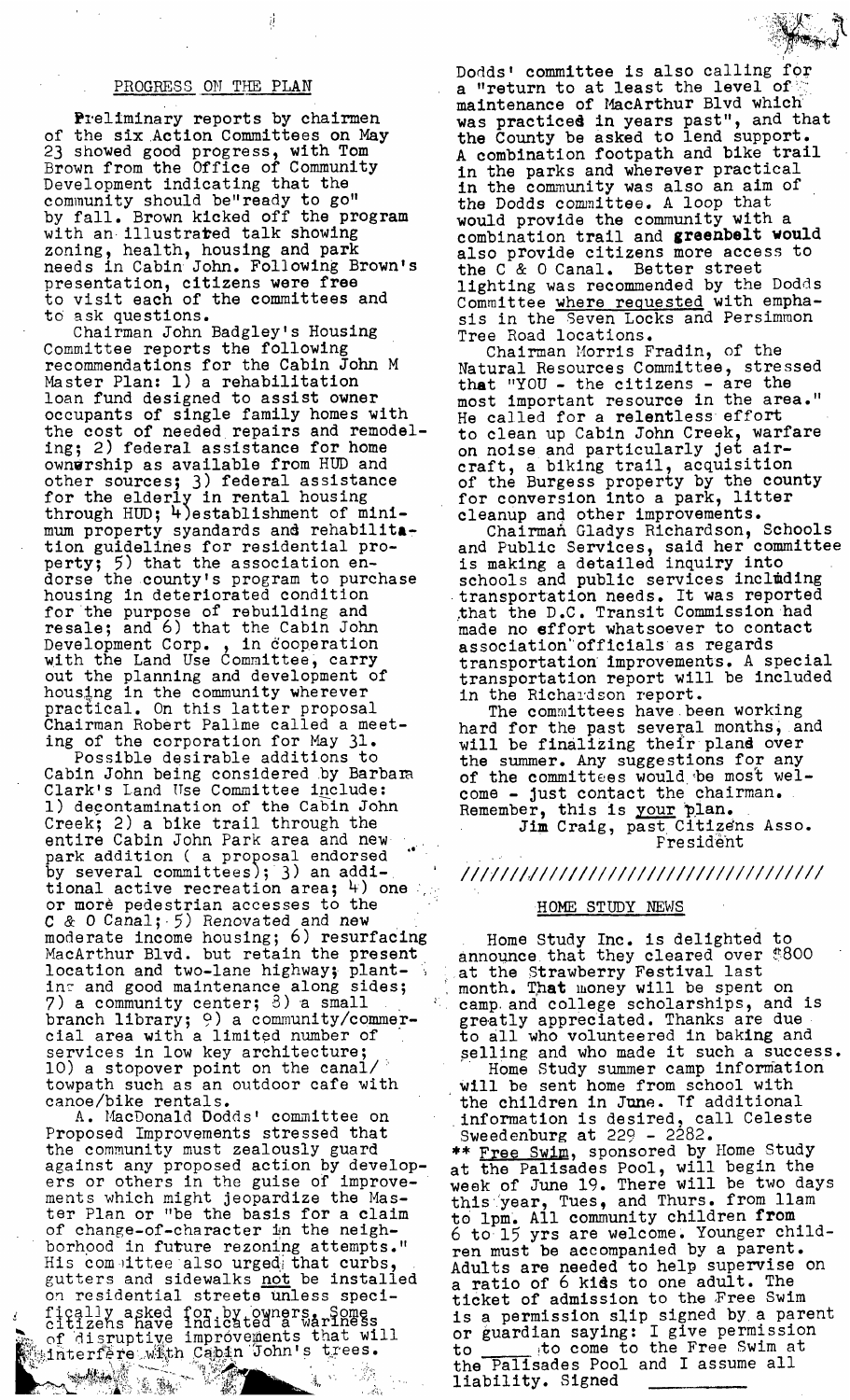### THE GIRL IN THE PORTRAIT

 $_{\odot}$ On a day just before the turn of the century, a young girl was writing a letter on a new machine called a typewriter in the office of H.K. Mulford Co., a Philadelphia pharmaceutical firm. Her desk faced a window into the office of Mr. Mulford. On this day Mr. Mulford was visited by an artist who had been engaged to paint a mural in his home, but talk of the detailed arrengements for the mural was interrupted by the artist's fascination with the girl at the typewriter. "Who is she?" he asked, gazing at her through the window, "would you introduce me?" "She is Miss Constance Inman," he was told, "and I will see if I can persuade her to agree to an introduction at some later time.

This is the way things were done then, folks; very little resemblance to the sales representative asking the receptionist if she is free for lunch and knows a good steakhouse.

But back to 1899. Mr. Mulford asked the pretty young typist if she would consent to meet Mr. Joseph C. Claghorn, artist and gentlemen. Mr. Mulford thoroughly covered the Claghorn family (New England whalers to Philadelphia aristocrats, with an uncle who was president of the Pennsylvania Academy of Fine Arts), Joseph's education (Academy of Fine Arts, School of Industrial Art, U. of Pennsylvania School of Architecture), his impressive reputation (just thirty, he was already much respected in East Coast art circles), and his fine character. Connie agreed to be introduced but without much enthusiasm. I asked her why she was reluctant and this lovely lady now in her tenth decade smiled in remembrance. "I don't like to brag, but you see I already had a great many beaux. My father, a Britisher, played cricket, and all the cricket players fell for me. There was many a gentleman in Philadelphia who wanted my<br>hand.": Connie's grandfather founded the Inman Steamship Line, first passenger ships to go<br>between England and the United States.

When Joseph Claghorn had been properly presented, he wasted no time in persuading Connie to come to his Philadelphia studio to sit for an oil portrait. When I responded to this with an interested Ahal Mrs. Claghorn hastened to tell me that the artist's sister had come in from their country home to be present as chaperone at every sitting. This first portrait, unfortunately, is no longer in Mrs. Claghern's possession, nor can she trace where it has gone.

The Claghorn family invited young Connie to their estate in Wayne, Pennsylvania for weekends and after a romance of remarkably long progression=A"Mr. Claghorn courted me for two years"--Joseph and Connie were married in November of 1901 and honeymooned in New York City and the Delaware countryside.

During the early years of their marriage Joseph was manager and art director of an engraving and printing company in addition to doing much work with his own painting. When a wonderful new high school was planned for Washington, D.C., to be one of the first public schools in the country to have a full art department, Joseph applied for the job of director of art. When fall came, Central High was opened at 13th and Clifton Streets, N.W. and the Claghorns came to Weshington to stay forever. They had an apartment in the city and began looking for a country home "way out." They bought a small house on the C&D Canal, and lived in it in the summers. When they installed heat in 1924, the Claghorns gave up their city apartment and moved<sub>it</sub>to Cabin John

for good. Joseph added on rooms and an upstairs and then in 1933 built a large studio with ceilings rising to 15' and arching into a huga skylight. Today the skylight has been covered over with plywood and the studio is Mrs. Claghorn's bedroom, but the sign "Claghorn Studio" is still seen at the entrance to the driveway leading off Riverside Drive.

Mr. Claghorn spent twenty-five years teaching the youngstars of Central High (now Cardozo) all forms of art--pottery, jewelry, drawing, painting, stching--and then retired in his mid-sixties to concentrate on his own painting. He was the first local artist to have a one-man exhibit at the Smithsonian Institute. It was an exhibition of etchings of landscapes, nudes, and local buildings.

President and Mrs. Hoover one year sent out a Christmas card atched by Joseph Claghorn. He was commissioned to prepare a portfolio of distinctive Washington landscapes which were presented by President Hoover as a personal gift to the King and Queen of Siam when they visited Washington. One oil, "A Floride Park," and many atchings belong to the National Collection of Fine Arts of the Smithsonian Institute.

For the last twelve years of his life, Joseph Claghorn turned from oils and devoted himself exclusively to water colors which sold as fast as he could produce them. He did old-fashioned scenes--coaches, taverns, blacksmith shops-and he painted all the famous buildings of<br>Williamsburg. Four of these Williamsburg scenes hang in a prestigious bank in Baltimore.

Joseph Claghorn died in February of 1947, and for the past quarter of a century Constance Inman Claghorn has lived alone in the secluded little house on the canal. The rooms are hung<br>with some of her husband's paintings, including a large oil of herself as a young wife. With the years she has lost some of her hearing and most of her sight, and a housekeeper lives with her now.

Her memory is remarkably good and her recollections are many:

President and Mrs. Wildon driving through Cabin John in their high automobile, waving to her and her husband as he painted the trees along Conduit Road -

the Chautauqua at Glen Echo -

the one-horse streetcar that came out from downtown, later raplaced by the trolley the teahouse at 14th and F where she

sometimes worked to help her friend who owned it walking up to 79th Street for the mail -

Mrs. Tuchey who had a big vegetable garden every year -

Ralph Scott, who built two houses along the canal (now Hall's and Thompson's)

the Potter farm--later sold to make way for the Model Basin--and Mrs. Potter's baked goods stall at the Bethesda market -

happy, quiet days along the canal, with the dogs that were always a part of their lives.

the advent of electricity with the Claghorns the first in towh to hook up .

the first telephone line in Cabin John, shared by the Claghorns and five other families.

Mrs. Claghorn never had children, and there are no close relatives. A few dear and faithful friends care for her in these last years of a long life that spans the centuries and centers, on Cabin<sup>e</sup>John from töday, bäck as far as almost anybody can remember.<br>Barbara Clark **Berbare Clark**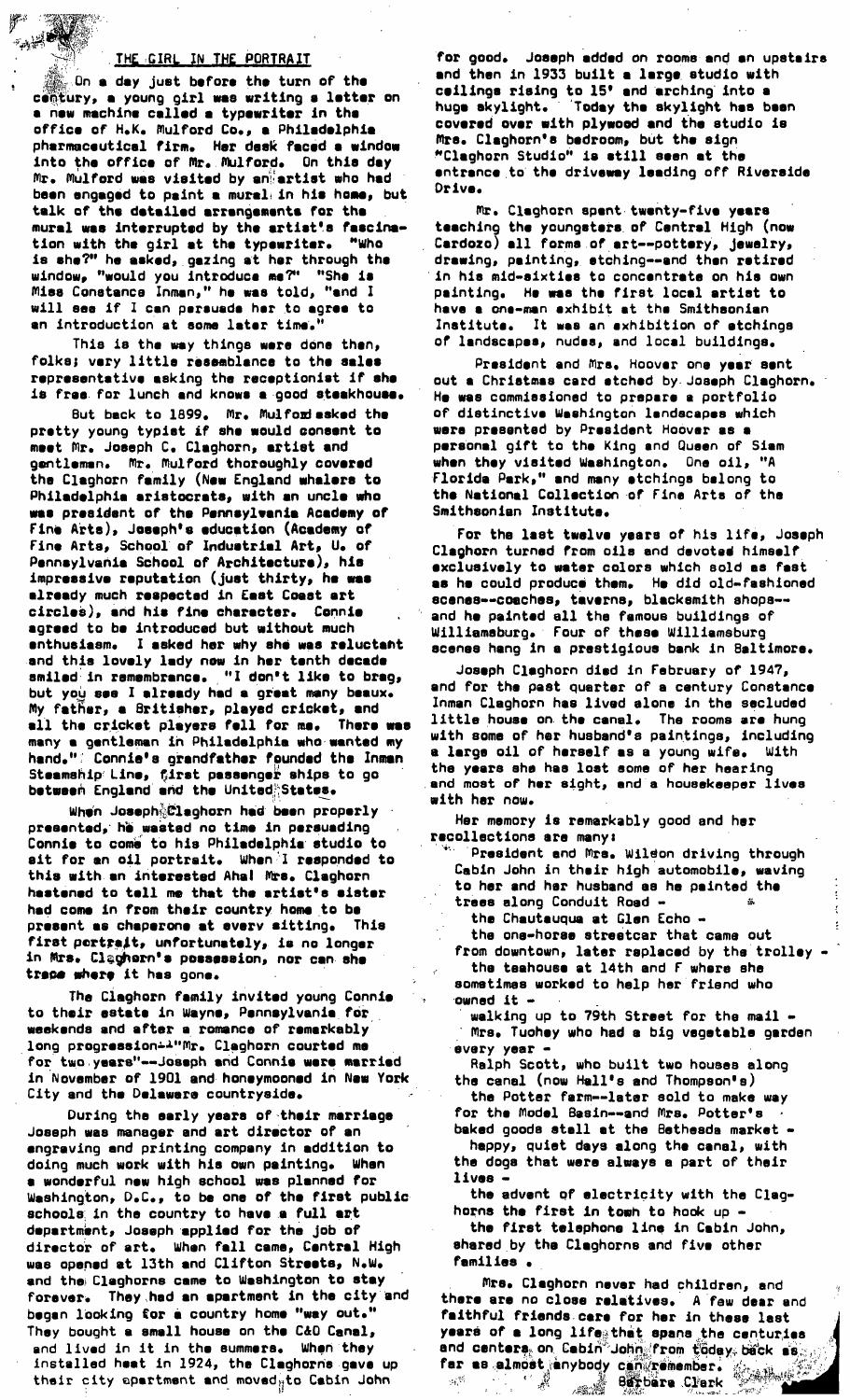WANT ADS

- Furniture for sale 2 single beds, cot,<br>2 black bureaus, 2 cherry end tables, tricycle, 2 children's bikes, wagon, crib, 2 overstuffed chairs. All very reasonably priced. 229-4357 8109 Riverside Avenue.
- Plants for sale The greenhouse of Concord<br>Special School has a variety of outdoor plants, both flowers and vegetables for sale now and all through the summer at varying prices. Also available: ceremic planters filled with greens, \$5. Take Wilson to Broxburn, left on Loch Lomond, laft on Hidden Creek Road. These plants are raised by the retarded students at Concord. Support their project. Yard work this summar Steve Whittaker, 229-8899 \$5 for an average lawn.
- Giveaway Kittens, 3 female, 1 black,  $2$  tabby. 6 weeks old  $229-4567$
- House for rent 3-bedroom, rec room, patio, trees, fully furnished. Available June 20-August 20 229-2522
- Furniture for sale 2 hand-woven sea-grass beige rugs 9 x 15, excellent condition. 5 piece maple dinette<br>suite. heavy-duty electric fan -2 speed with timer, 3 electric<br>motors. J.F. Phillips 7702 Tomlinson<br>mstress will sew ladies' clothes Seamstress and do alterations. 229-4769 House in Cabin John wanted to buy<br>by young couple 229-0651 eaways Small chest-type freezer,<br>sofabed good condition but needs Giveaways recovering  $22^\circ - 4690$
- Used tent wanted to buy 229-0280

Phones: 299-9575 & 299-9576

Potomac Village Coiffeurl

MRS. ELIZABETH GOSSIN 10111 River Road

Potomac, Maryland 20854

.<br>Fyling – for the gracious look

 $8:30$  am  $-2$  p

**PROPESSIONAL** 

QUICK FOOD

SHOP

6:30 am - 6 pm Groceries, Breakfast, Pastries Lunch, Meats, Carry-Out

Mon. Hwy Sak

 $\mathsf{Mon}$  -  $\mathsf{Inr}$ 

Wed and Jul 4-71

- Giveaway : Stones, Bricks, and Miscellaneous from the two houses on Seven Locks Rd. which were recently burned down by the fire department. Soon the foundations will be bulldozed over, so get what you want now.
- DO YOU HAVE IT??? The Citizens Asso. is looking for their coffee pot<br>last used 3 years ago. Did you agree to store it in your attic<br>or basement? If you find it, or<br>have an idea where it might be, please call Janet Hutchindon at  $229 - 6144.$

# Recipe of the month

SOMETHING SPECIAL STEW Use your own amount large or small Bite size chunks of beef<br>Bite size chunks of carrots, onions, potatoes, celery Tapioca V3 juice, large or small can

Place uncooked meat in kettle, season,<br>add vegetables. Add 3 or 4 tablespoons<br>tapioca. Barely cover with  $V_0^2$  juice.<br>Cover and bake 4 hours in 250<sup>0</sup> oven.

Mildred Shuff

VILLAGE NEWS STAFF Susan Vogt, editor 229-6479 Barbara Clark, features 229-6431 Maryann Wilson, news 229 3397 Theresa Jessup, gardening

Ad Rates: Commercial ads<br>
\$3 per month or \$8 for 3 mos. Want ads 50¢ for<br>4 lines, 15¢ next.line House for sale and rent Free





EMIL

for

DOLEZAL

PLUMBING

**HEATING** 

229-5685

Regis. Master Plumber

Water Heaters

Drain Sarvice

AND

Remodeling

Repairs

 $\gamma^4$ 

 $\frac{1}{2}$ 

Phone: 229-1361 or 229-9811

\*\*\*\* FREE SHAMPOO \*\*\*\*

A complimentary shampoo is offered with this coupon when you purchase a new style, color, or permanent - at

DOROTHY HELEN'S BEAUTY SALON

7630 Tomlinson Ave. Apt. 15 Cabin John, Maryland 20731

This offer is good through August 31 1972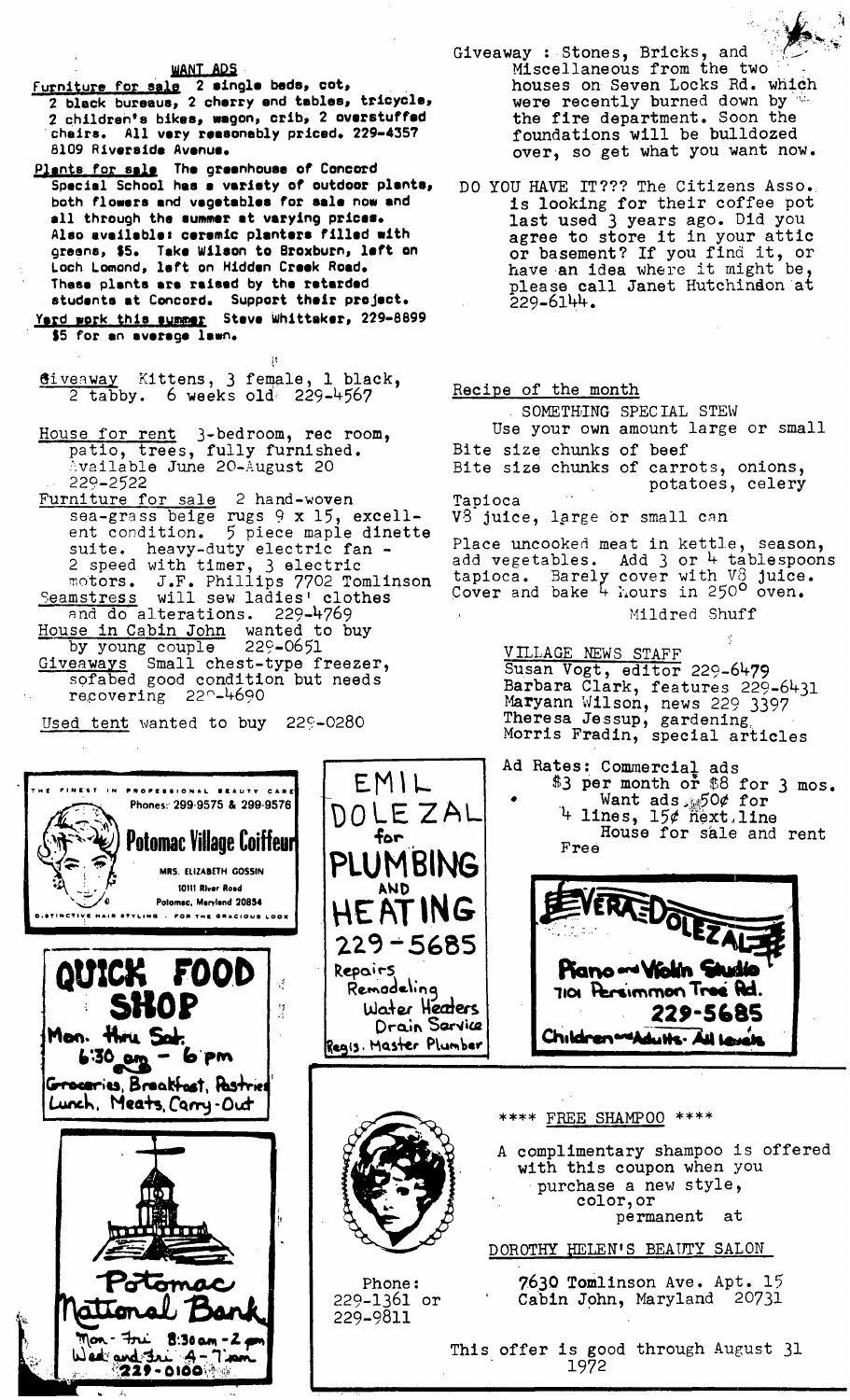# **etobe-Trotter Comes Home To County**

## • By Morris Fradin

After hump-bumping along on a camel in the Holy Land, crossing the Atlantic on a steamship, crisscrossing the United States by jet liner, and riding her son's motorcycle around Monfgomery County, 80 year-young Edith Martin "Bin'.' Armstrong declares; "I've traveled about every way and everywhere."

But the enthusiastic widow keeps journeying around, alone, "so I can make new friends." She has already Visited 40( countries and 14 islands, including Japan and Hawaii. "Even Ireland, where I kissed the Blarney Stone," she chuckles. She trips off to Central America in July.

#### Annual **Visit**

"Bin" will complete her annual visit with her son, Richard W. Armstrong, 11101 South Glen Road, Potomac, on June 16. "Meanwhile I'm catching up with all the doings of my<br>family, relatives, and family, relatives, and friends in Montgomery County." Richard is a Department'of Transportation mechanical<br>engineer, busy on engineer, automobile safety programs.

Although vigorously op-. posed to living in the past, globe-trotter Armstrong is proud to have helped organize the Potomac Valley Homemakers' Club 50 years ago. She has also donated 10,000 volunteer hours to Red Cross activities and it years<br>to welfare work in the to welfare work" county. Mter residing for decades in Cabin John Park and Glen Echo Heights, "Bin" bought a trailer in Naples, Florida. That's "home base" between trips  $\frac{1}{100}$  and  $\frac{1}{100}$  the world and a vearly pilgrimage to yearly pilgrimage to Maryland.

Bin's family includes two. sons, two daughters-in-law,

**J** 

&~,&&&~:&~t&&&i~&&&&&&&&& &&&&&&&&&&&&&&&&

#### PTA NEWS

There will be a PTA Executive Committee meeting on June 6 in the Clara Barton School Library. This meeting will be open to the community as usual, and is specifically for last year's executive members and those new members already appointed. The meeting will begin at 7:30 pm and all teachers and parents are invited. The agenda will include a report from the Health and Safety Committee on Life Science and Human Development (sex education), plans for the fouryear-old program, a discussion of report cards, and a proposed evaluation of academic progress.



EDITH MARTIN "BIN" ARMSTRONG was 72 years young when she posed with her Amish boy oil painting. Photo by Morris Fradin Ħ.

grandchildren--and coun- nimble mind and fingers tless good friends create original Christmas

every day, Bin still found toothpicks become star-<br>time some years ago to bursts; the lamps are<br>author "Days at Cabin decorated in gay designs;<br>John," a volume of quaint the pine cones are trantime some years ago to bursts; the lamps are author "Days at Cabin decorated in gay designs; John,"a volume of quaint the pine cones are trananecdotes and stories about sformed into jolly elves and the earthy people who lived along the C & O Canal in the early 1900s. The authoress is also a lecturer, gadgeteer, and daily bridge player. Ag a sewing teacher in summer<br>school classes in the classes in the

Bethesda area, she became best known for using a sewing needle as a "magic Christmas socks, and all wand.'" With it she could  $\sim$  sorts of gimcracks fashioned sewing neede as a magic of initial docta, and an<br>wand." With it she could sorts of gimeracks fashioned<br>transform a dollar's worth of of felt, cloth, plastics—and a<br>slipcover remnants into a vivid imagination. slipcover remnants into  $a^{\dagger}$ chic gown, or create an **interpretate and the Studied Art**<br>attractive housecoat from **the contract of the Studied Art** \$:77 worth of materials. Young-in-heart Bin never

goes, she converts scraps give them away, framed and

six grandchildren, two great j into little treasures. Her everywhere she goes! ... tree ornaments from tooth-<br>
... 'Days at Cabin John' ... picks. light bulbs. and pine 'Days at Cabin John' picks, light bulbs, and pine Busy, restless 15 hours of cones. The gilded, silvered

> Santa Clauses. And "when Bin's wool and cotton scraps are braided into colorful rugs, which she donates to church bazaars or welfare groups aiding the needy, the handicrafts sell for fancy prices. So do her "Smile" pillows, stuffed animals,<br>Christmas socks, and all

studied art, but scores of her<br>oil paintings decorate the Bin is equally noted as an oil paintings decorate the  $\Omega$  S. (Save Old Scraps) homes of family and friends S.O.S. (Save Old Scraps) homes of family and friends specialist. Wherever she in many states. "I always

 $\mathbb{R}^{k_0}$  ,  $\mathbb{R}^{n_0}$  ,  $\mathbb{R}$ 

&&&&&&&~:&&&&&&&~&&&&&&&&&&&&&&&&&&

The officers installed last month at the PTA meeting are Burtt Richardson, President; Susan Vogt~ Vice President; Betty Sponaugle, Recording secretary; Kay Kemp, Corresponding secretary; E1 Geib, Treasurer; and Celeste  $\footnotesize{\texttt{Swedenburg, Nominating}}$ Chairman.

A luncheon is planned on June 16 for all the teachers and staff at the school. This is the day after school closes, but the teachers will still be working. Specifically this will be to thank Miss Fazekas, Mrs. Lee and Mrs. Peel for their dedication this year and to wish them well in the future. The Room Mothers are planning this luncheon, and if you want  $\frac{1}{2}$ to contribute, please call your room  $\mathbb{Z}_\mathbb{R}^{\infty}$ 

wired, so the recipients will have to hang them," she laughs. The walls of her mobile home display a number of paintings she favors, particularly one of an Amish boy eating an apple.

From an under-a-bed storehouse in her trailer, Bin extracts a scrap of cloth, a bit of metal, a button, a wine goblet, or a doorknob. These are swiftly formed into a toy for a child, or a dinner table, or a wall conversationpiece<br>for someone seeking someone seeking 'something different." A

bottle cap becomes a medallion; a bridge table, dowel pin, and cloth are turned into a child's colorful playhouse, storable in a small closet bag. Old discards receive new life in her busy hands. She delights in converting rags into raiment, junk into jewels of . ingenuity.

One Big Mistake

Bin regrets "one big mistake." She once owned the carriage of Ciara Barton, founder of the American Red Cross, but allowed playing children to gradually destroy it. "Including its lovely beveled-glass side lanterns, she recalls, wistfully. "I do wish I had saved them."<br>They would now be They would now cherished possessions in the Clara Barton House, an historic shrine in Glen Echo.

Nonetheless, more Mont-. gomery County homes each year acquire Bin-made trinkets. For whenever Bin departs for her winter cocoon in Florida, she leaves behind heaps of curiosityexciting packages marked "Do Not Open 'Til Christmas" for her great and grand-children, • relatives, grand-children, relatives,<br>and myriad of friends in Rockville, Potomac, Bethesda, Glen Echo Heights, and Cabin John Park.